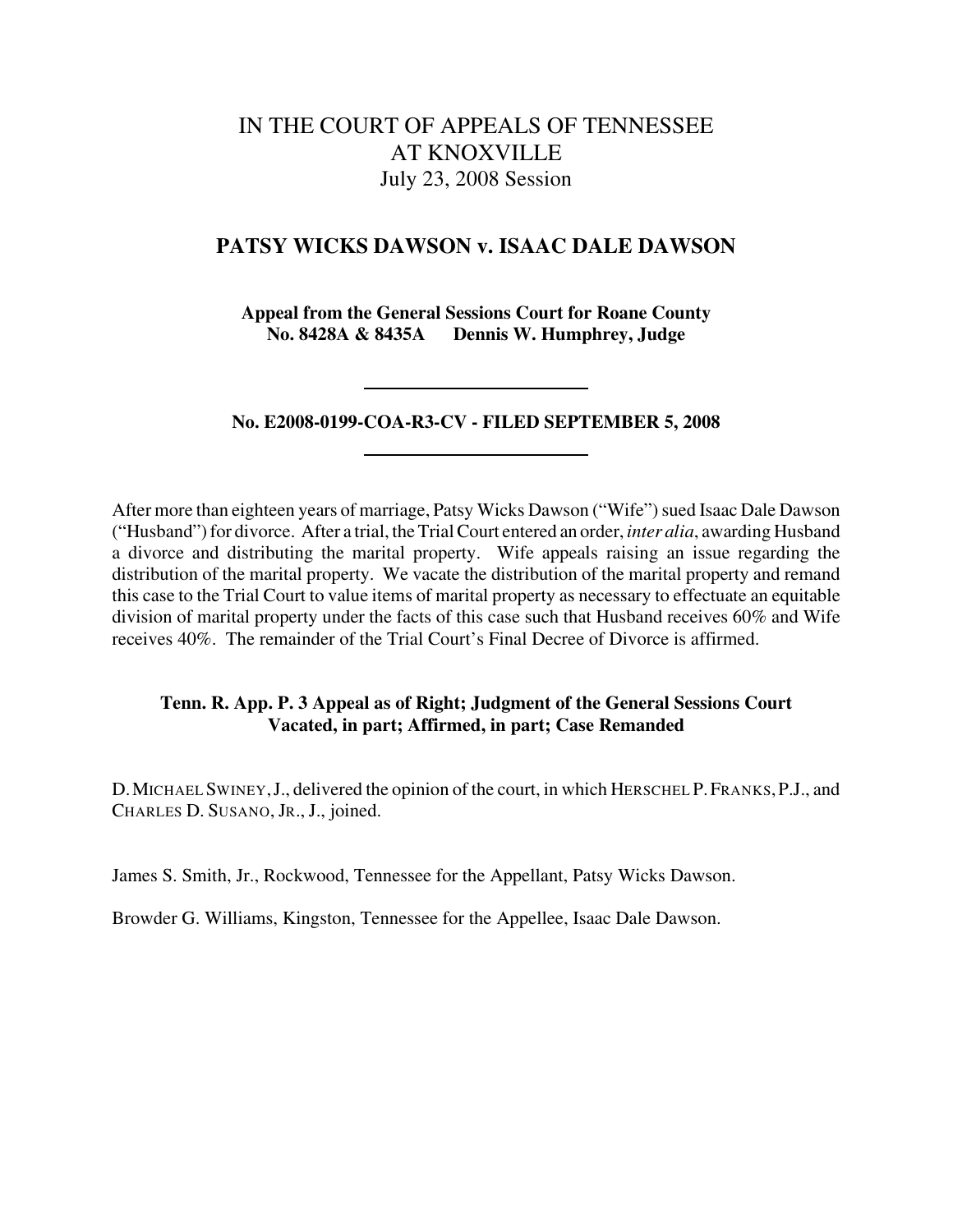#### **OPINION**

#### **Background**

Wife and Husband were married in July of 1988. While no children were born of the marriage, Wife and Husband each have adult children from previous marriages. Wife sued Husband for divorce in February of  $2007<sup>1</sup>$ . The case was tried without a jury.

Wife was a LPN and was in school seeking to obtain her RN license when the parties married. Wife obtained her RN license early in the marriage. Husband, in addition to working outside the home, owns an interest in farm property that he inherited from his parents. The farm property consists of over 100 acres that Husband owns jointly with his sister. Wife conceded at trial that the farm is not marital property.

Prior to the marriage, Husband and his father operated the farm together. Before the parties were married, Husband owned ten cows and Husband's father owned fifteen. During the marriage, Husband inherited his father's cows. At the time of trial, Husband owned twenty-one cows and one bull.

During the marriage, Husband and Wife lived in a house at 1007 Swan Pond Circle in Harriman, Tennessee. When Husband and Wife first were married, the marital home property was owned by Husband's parents. After the parties were married for a year or so, Husband's parents deeded the title to the marital home property to Husband and Wife. Husband and Wife did not pay Husband's parents anything when the parents deeded the property to them in 1990. No debt is owed on the marital home property.

Daniel Holloway, a state-certified real estate appraiser, testified at trial regarding the value of the marital home property. Mr. Holloway inspected the property approximately one month before trial. He testified that the home is a split-level ranch, approximately thirty-three years old, and in "a little bit below-average condition." Mr. Holloway gave the marital home property a fair market value of \$135,000.

Wife testified that she made improvements to the marital home during the marriage. She testified that early in the marriage, she purchased and installed five ceiling fans and that over the years she also paid for new carpet and flooring in the kitchen, dining room, living room, and hallway. Wife testified that she and Husband put central air in the house at a cost of approximately \$7,500, and that part of this cost was paid for using the parties' joint income tax refund. Husband testified that the central air was installed in the early 1990's and that he sold a group of calves to pay for this expense. Husband could not recall if the parties had spent any of their tax refund money to pay for the central air. Wife testified that she paid \$785 to have a bathroom vanity built and also paid \$8,500 to have kitchen cabinets built and installed. Wife testified that she paid \$7,000 to put

 $1$ Husband also filed a separate suit for divorce and the Trial Court entered an order consolidating the two cases and designating Husband's case as a counter-complaint for divorce.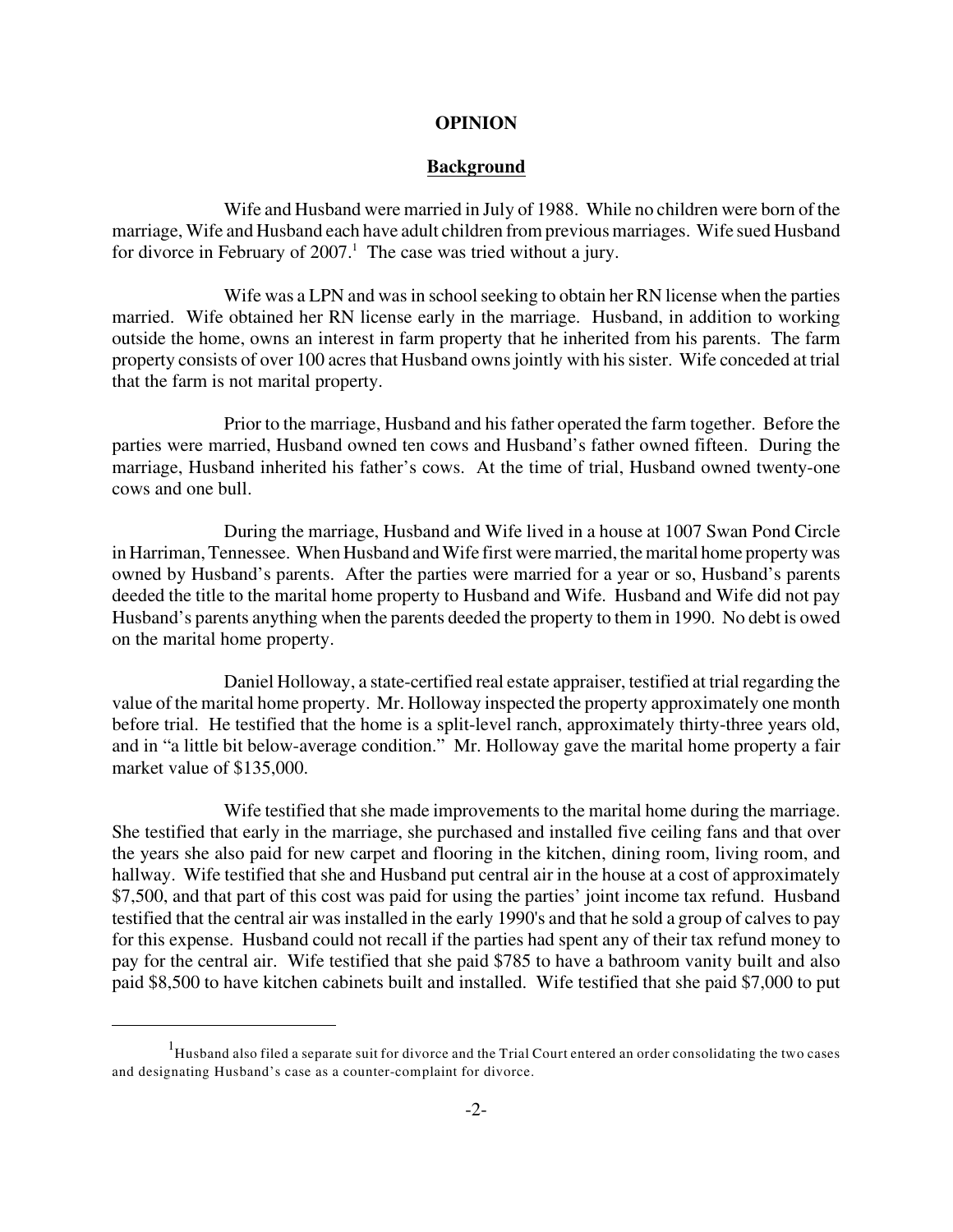new windows in the house. Husband produced a receipt at trial and testified that the windows were purchased in 2002 and cost only \$4,650. The carpet and floors were done shortly after the parties married, and the cabinets were installed approximately a year before trial. Wife testified that she spent approximately \$28,600 on the house "not counting - - I mean, I've done electrical repairs. I've repaired the electrical outlet in the bedroom. I've done plumbing repairs before in the bathroom. I ran phone lines to put extra phones in the house. I ran them and installed the phones myself." Wife valued the marital home at \$150,000, stating:

Well, there's been a lot of building going on out there, and I've been looking at the prices of just 5/10's of an acre building lot are sometimes getting \$30,000. So, you know, I'm looking at this house sitting on an acre of land and with - - I know the outside is - - needs repairs on it and - - but, you know, you could get more than 135,000 out of it, just because of the fact it's in Swan Pond ….

Husband testified that he has resided in the marital home for approximately thirty-two years starting when he and his previous wife built the house. When Husband and his previous wife divorced, she was awarded \$8,000 for her interest in the home, even though the property at that time was owned by Husband's parents. When asked how much value he thinks that the improvements Wife testified about added to the value of the house, Husband stated: "I would say about 8- to \$10,000, in my opinion only." Husband testified that the property assessor valued the home at \$131,300.

Up until the time of trial, both parties continued to reside in the marital home. Wife admitted that shortly before she filed for divorce, she stopped doing things around the house including cooking, cleaning certain areas of the house, and paying the utilities. Wife also started smoking in the house. A few months after she filed for divorce Wife got a dog that is not housetrained. Wife leaves the dog inside during the day while she is at work and the dog messes on the floors and carpets.

During the marriage, Wife paid the utility and phone bills and Husband paid for the groceries, the real estate taxes, and the homeowner's insurance. When either party purchased a vehicle, the purchasing party made the payments. The parties maintained separate bank accounts in their own names. Husband testified: "when we filed our income tax, I would sign my name and she'd put it into an account, and that's where the moneys would come from for big items like [installing windows in the house]."

Wife testified that she helped out on the farm stating:

I worked on the farm after we were married. I even worked out in the fields, me and my daughters, loading hay on the wagons. I've helped deliver calves. I've bottled (sic) fed calves. I've tube fed calves. I've helped build fence. I've fed the cows in the wintertime. I gave the cows their vaccinations every year.

Wife agreed that she did not do as much work on the farm as Husband did. When asked about work that Wife did on the farm, Husband stated: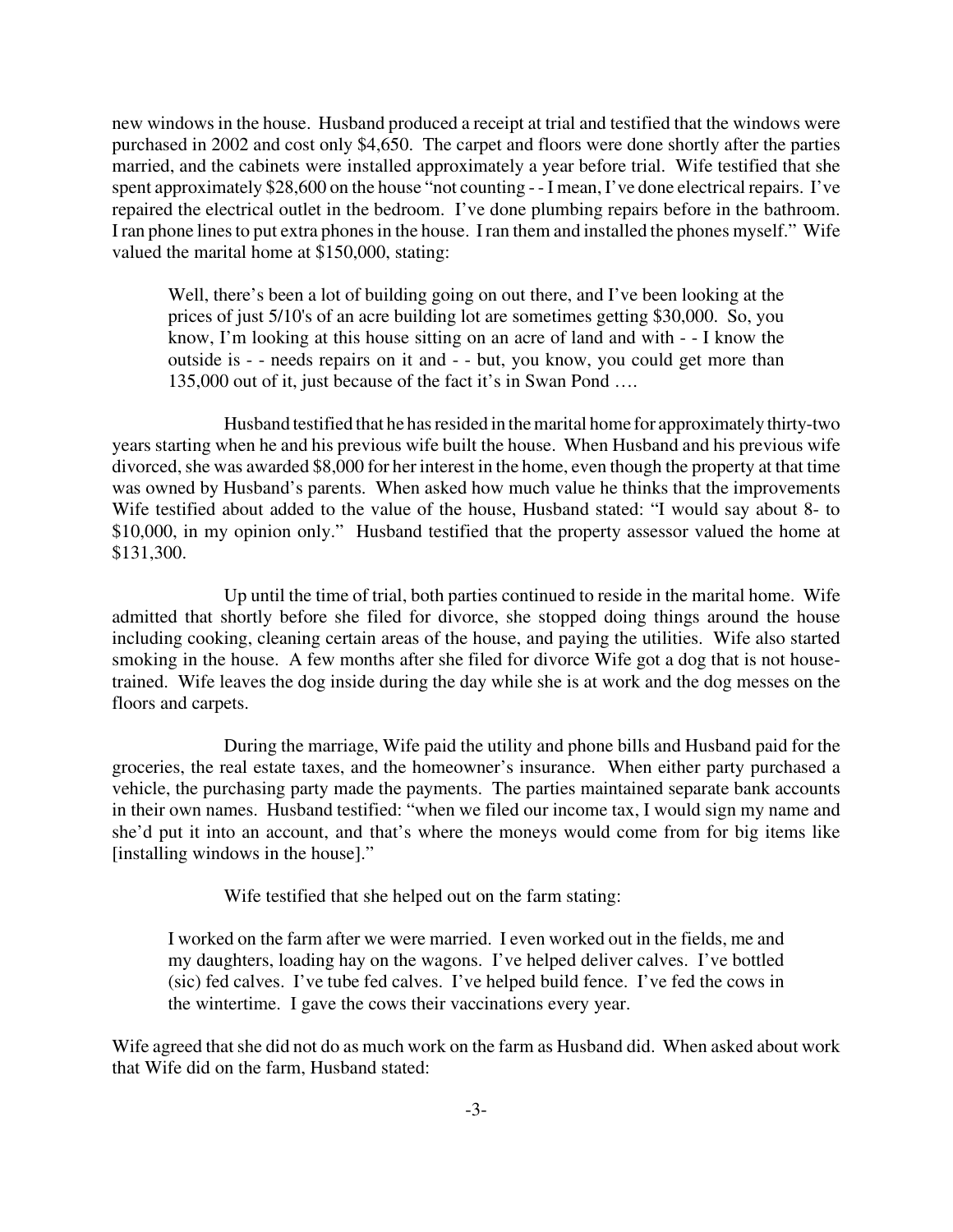about every April, we'd vaccinate our cattle. She'd give shots. And if we had a cow had a problem, she would help deliver the calves. And lots of times, if there was any medicine to do or having to work with them in that respect, she would - - she would help.

Husband, however, also stated: "She done very little. I do about all of it."

After trial, the Trial Court entered a Final Decree of Divorce ("Final Decree") on November 20, 2007 incorporating by reference the Trial Court's separately filed Findings of Fact and Conclusions of Law. In its Final Decree, the Trial Court, *inter alia*, awarded Husband a divorce, ordered Husband to pay Wife \$20,000 for her share of the marital home valued at \$135,000, found the livestock herd to be marital property and awarded Wife \$3,000 as her share of this asset, and distributed the remaining items of marital property.

Wife appeals the distribution of marital property to this Court.

### **Discussion**

Although not stated exactly as such, Wife raises one issue on appeal: whether the Trial Court's distribution of the marital property was equitable.

Our review is *de novo* upon the record, accompanied by a presumption of correctness of the findings of fact of the trial court, unless the preponderance of the evidence is otherwise. Tenn. R. App. P. 13(d); *Bogan v. Bogan*, 60 S.W.3d 721, 727 (Tenn. 2001). A trial court's conclusions of law are subject to a *de novo* review with no presumption of correctness. *S. Constructors, Inc. v. Loudon County Bd. of Educ.*, 58 S.W.3d 706, 710 (Tenn. 2001).

Courts must look to Tenn.Code Ann. § 36-4-121 when determining how to distribute property in a divorce. In pertinent part, Tenn. Code Ann. § 36-4-121 provides:

(b) For purposes of this chapter:

(1)(A) "Marital property" means all real and personal property, both tangible and intangible, acquired by either or both spouses during the course of the marriage up to the date of the final divorce hearing . . . .

(B) "Marital property" includes income from, and any increase in value during the marriage of, property determined to be separate property in accordance with subdivision (b)(2) if each party substantially contributed to its preservation and appreciation, . . . .

\* \* \*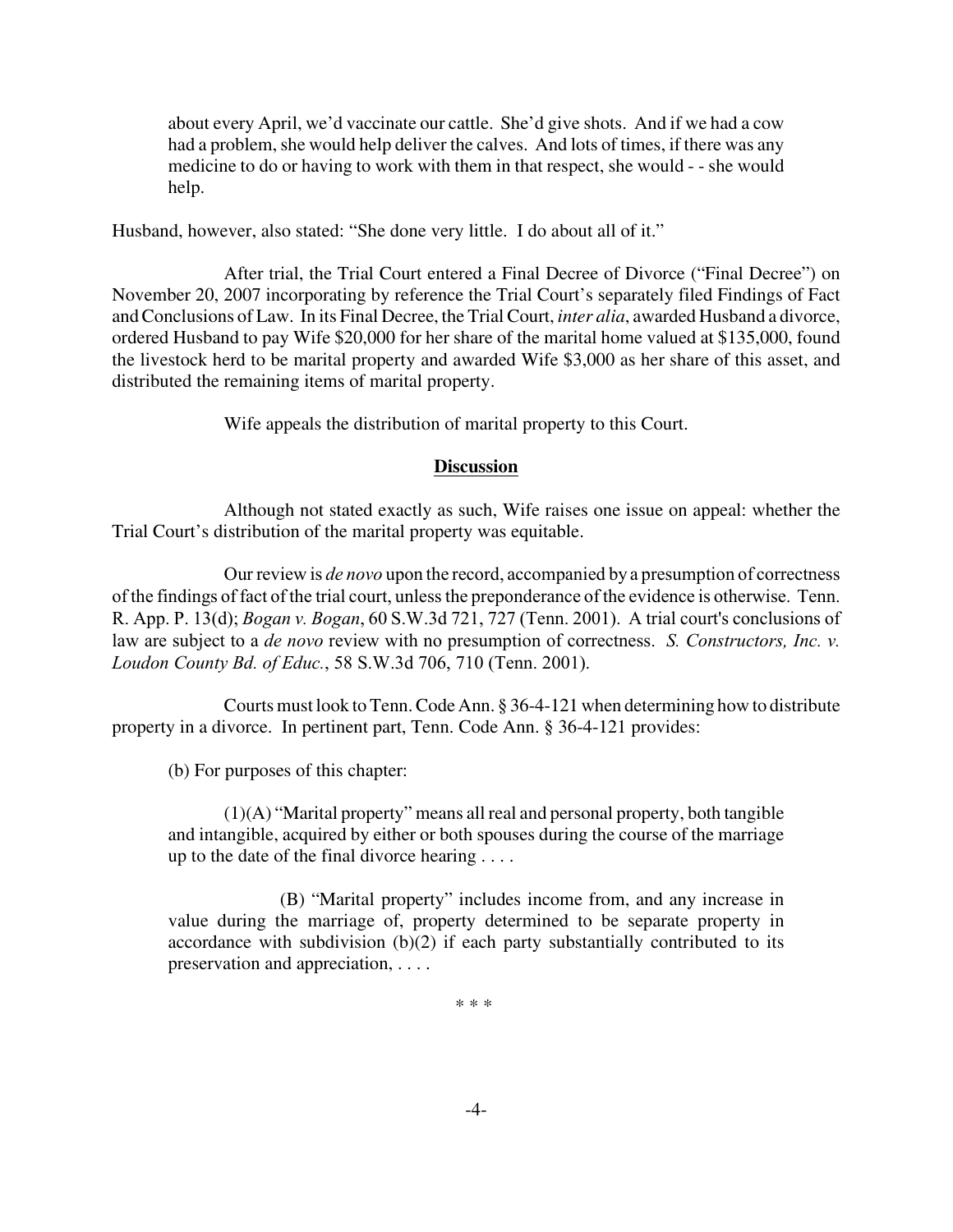(D) As used in this subsection (b), "substantial contribution" may include, but not be limited to, the direct or indirect contribution of a spouse as homemaker, wage earner, parent or family financial manager, together with such other factors as the court having jurisdiction thereof may determine.

\* \* \*

(2) "Separate property" means:

(A) All real and personal property owned by a spouse before marriage,….

\* \* \*

(D) Property acquired by a spouse at any time by gift, bequest, devise or descent;

\* \* \*

(c) In making equitable division of marital property, the court shall consider all relevant factors including:

(1) The duration of the marriage;

(2) The age, physical and mental health, vocational skills, employability, earning capacity, estate, financial liabilities and financial needs of each of the parties;

(3) The tangible or intangible contribution by one (1) party to the education, training or increased earning power of the other party;

(4) The relative ability of each party for future acquisitions of capital assets and income;

(5) The contribution of each party to the acquisition, preservation, appreciation, depreciation or dissipation of the marital or separate property, including the contribution of a party to the marriage as homemaker, wage earner or parent, with the contribution of a party as homemaker or wage earner to be given the same weight if each party has fulfilled its role;

(6) The value of the separate property of each party;

(7) The estate of each party at the time of the marriage;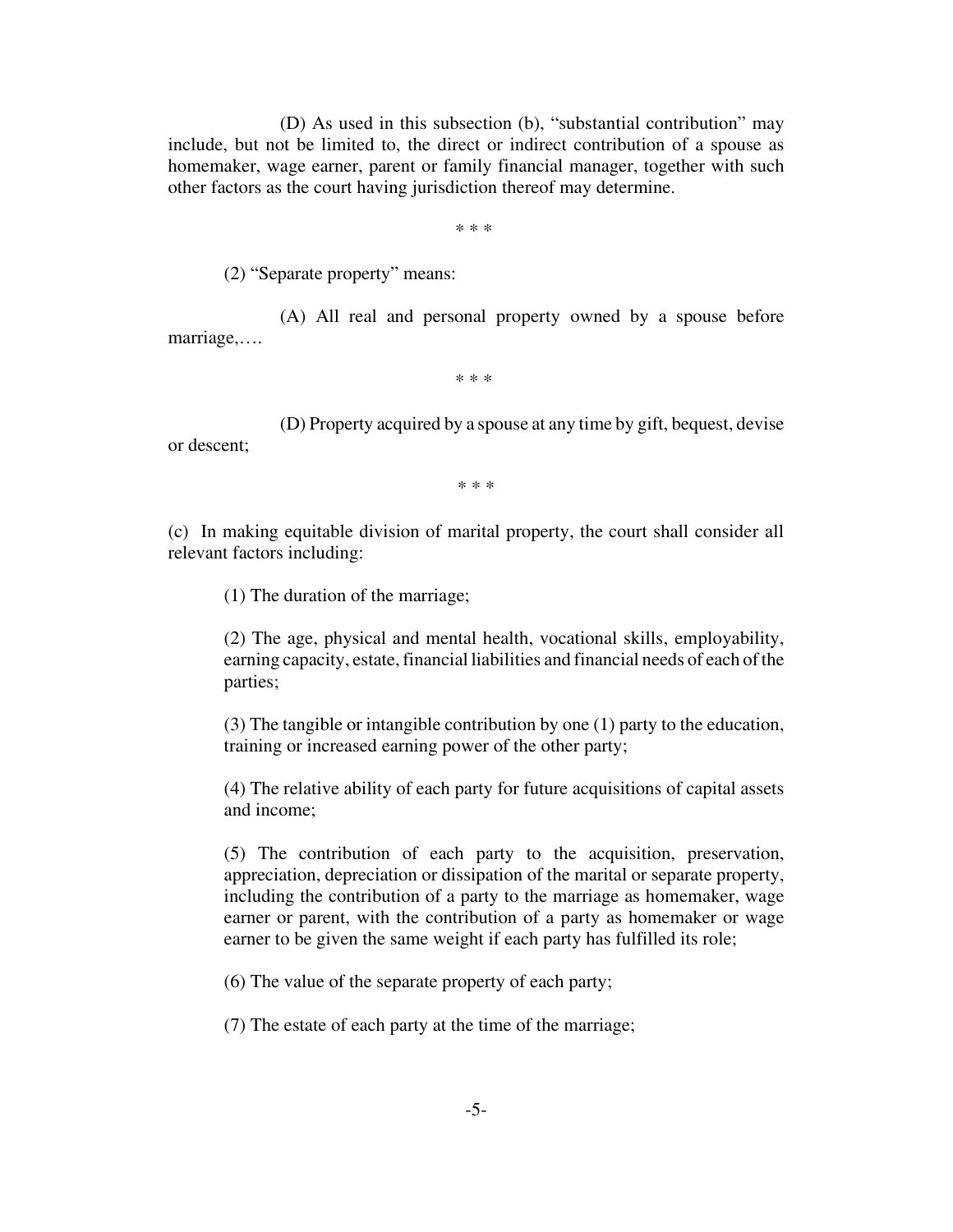(8) The economic circumstances of each party at the time the division of property is to become effective;

(9) The tax consequences to each party, costs associated with the reasonably foreseeable sale of the asset, and other reasonably foreseeable expenses associated with the asset;

(10) The amount of social security benefits available to each spouse; and

(11) Such other factors as are necessary to consider the equities between the parties. . . .

Tenn. Code Ann. § 36-4-121 (2005).

A trial court has wide discretion in dividing the interest of the parties in marital property. *Barnhill v. Barnhill*, 826 S.W.2d 443, 449 (Tenn. Ct. App. 1991). As noted by this Court in *King v. King*, when dividing marital property:

> The trial court's goal in every divorce case is to divide the parties' marital estate in a just and equitable manner. The division of the estate is not rendered inequitable simply because it is not mathematically equal, *Cohen v. Cohen*, 937 S.W.2d 823, 832 (Tenn. 1996); *Ellis v. Ellis*, 748 S.W.2d 424, 427 (Tenn. 1988), or because each party did not receive a share of every item of marital property. *Brown v. Brown*, 913 S.W.2d [163] at 168. . . . In the final analysis, the justness of a particular division of the marital property and allocation of marital debt depends on its final results. *See Thompson v. Thompson*, 797 S.W.2d 599, 604 (Tenn. App. 1990).

*King v. King*, 986 S.W.2d 216, 219 (Tenn. Ct. App. 1998) (quoting *Roseberry v. Roseberry*, No. 03A01-9706-CH-00237, 1998 Tenn. App. LEXIS 100, at \*11-12 (Tenn. Ct. App. Feb. 9, 1998), *no appl. perm. appeal filed)*.

In support of the Trial Court's distribution, Husband argues on appeal that since he built the marital house before the marriage, he owned the house even though his parents owned the land on which the house sat. From the record before us, the Trial Court found Husband to be incorrect, and the evidence does not preponderate against this finding. Husband made improvements to real property owned by his parents, and there is nothing in the record showing that Husband owned the improvements, i.e., the house. While his parents still owned the land, Husband would have had a potential claim against his parents for the monies that Husband expended improving the real property. When Husband's parents deeded the real property to Husband and Wife during the marriage, the conveyance included the land, the house, and any other improvements upon the land. The parties' treatment of the house and the land as one asset over the years of their marriage is consistent with this finding. When Husband's previous wife was awarded money during that divorce as her share in the house, what she apparently was awarded was an interest in the marital funds spent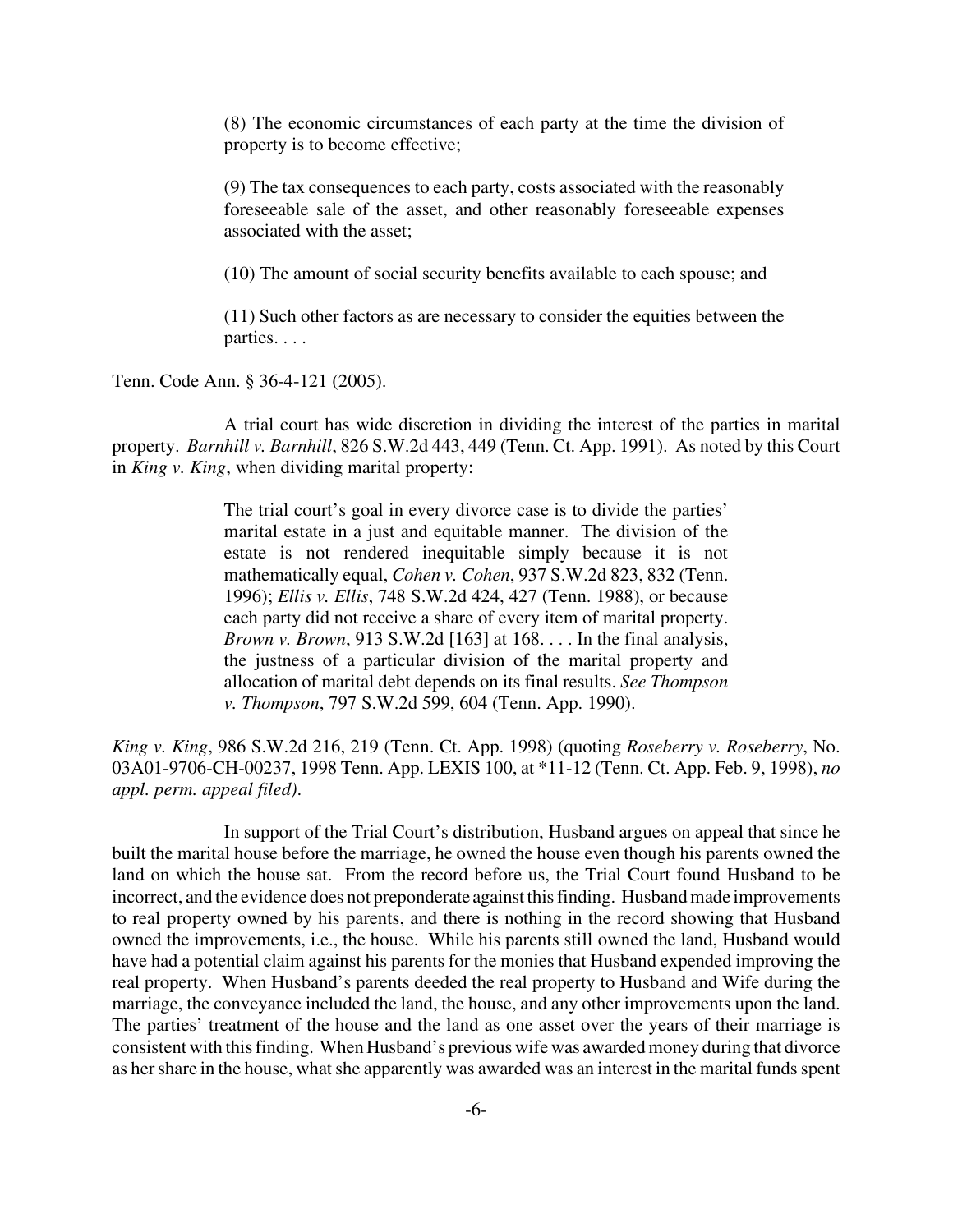during that marriage to improve property owned by Husband's parents pursuant to the potential claim as mentioned above.

The evidence in the record on appeal does not preponderate against the Trial Court's finding that the marital home, including both the real property and the house itself, constituted marital property. Nor does the evidence preponderate against the Trial Court's finding that the value of the marital home is \$135,000.

The evidence in the record on appeal does not preponderate against the Trial Court's findings that the livestock herd and the parties' bank accounts were marital property. However, the Trial Court made no specific findings regarding the value of these items of marital property.

At trial, the parties stipulated that each would receive the retirement accounts in that party's name. The parties did not stipulate as to the specific value of these accounts although the parties acknowledge in their briefs on appeal that these accounts were of approximately equal value. The Trial Court made no findings with regard to these accounts.

Wife's brief on appeal, including her property table prepared by Wife's attorney in accordance with Rule 7 of the Rules of this Court, asserts that the Trial Court awarded her approximately 20% of the marital estate and awarded Husband approximately 80%. As the record on appeal does not contain values for several items of marital property, we are unable to determine what the exact percentage division was. However, we note that Husband on appeal does not argue that it was not an 80% - 20% split as Wife asserts.

A careful and thorough review of the record on appeal in light of the relevant statutory factors, including among others, the contribution of both Husband and Wife to the acquisition, preservation, appreciation, depreciation or dissipation of the marital property, shows that an 80/20 split of marital property in this case would be inequitable. This was a marriage of over eighteen years and the evidence shows that both parties maintained careers and made significant contributions toward the marital estate over the years. The evidence also shows, as found by the Trial Court, that Husband's contribution to the marital estate was greater than Wife's.

We hold that given the evidence and the circumstances of this case in light of the relevant statutory factors, an equitable division of the marital estate would be 60% to Husband and 40% to Wife. We, therefore, vacate the distribution of marital property and remand this case to the Trial Court to value items of marital property as necessary and to distribute the marital property to effectuate this 60/40 division of the marital property. We affirm the remainder of the Final Decree.

#### **Conclusion**

The judgment of the Trial Court is vacated as to the distribution of marital property and this cause is remanded to the Trial Court for valuation of items of marital property as necessary to distribute the marital property to effectuate a division such that Husband receives 60% and Wife receives 40%, and for collection of the costs below. The remainder of the Trial Court's judgment is affirmed. Costs on appeal are assessed against the Appellee, Isaac Dale Dawson.